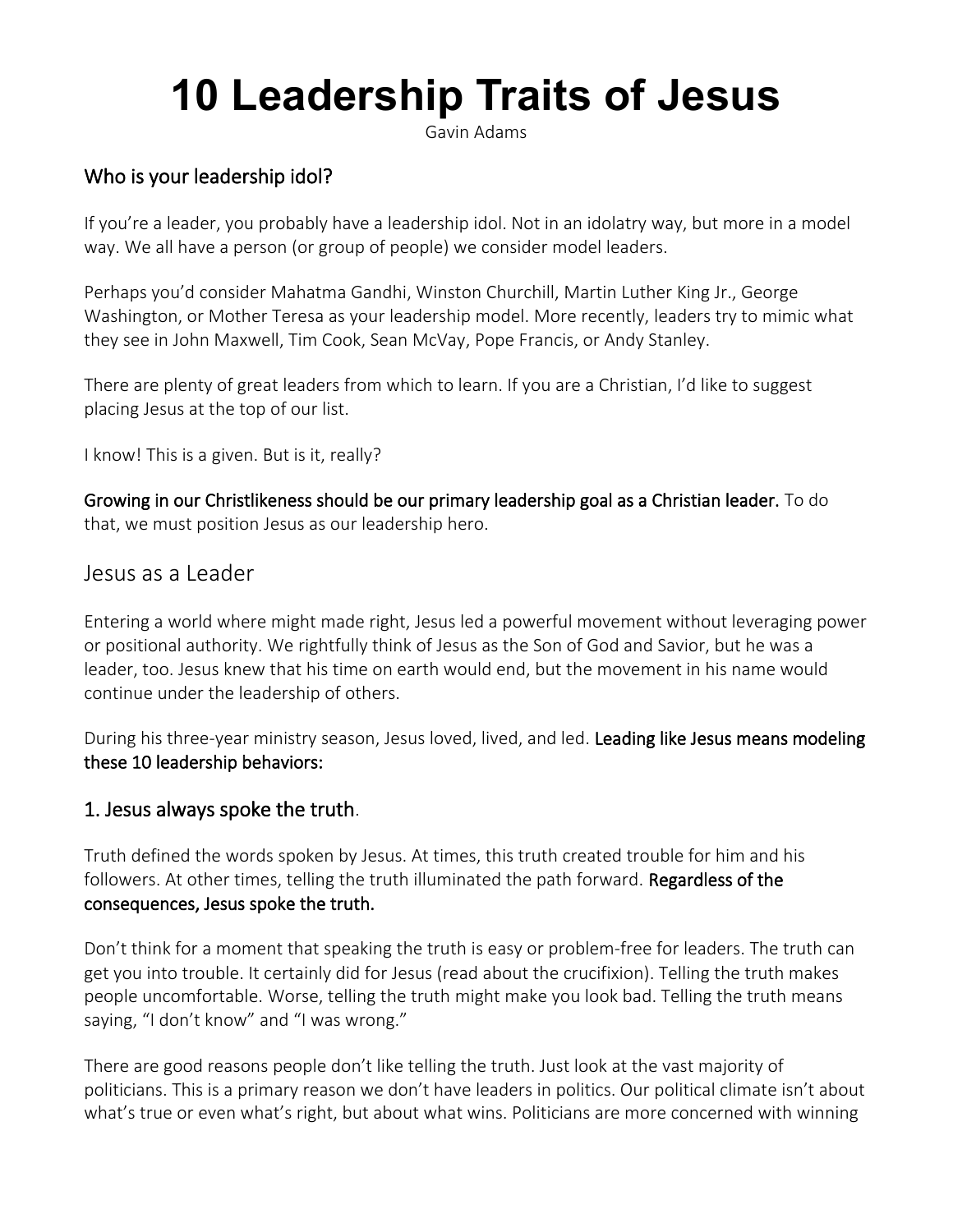elections, gaining power, and promoting a party agenda than being truthful, passing along power, and promoting what's best.

Jesus didn't spin the truth for his best interest. He certainly wasn't concerned with his image. He told the truth. We should, too. Always. Yes, there is a cost to honestly. There is also a cost for dishonesty. Leaders must determine which price they are willing to pay.

# 2. Jesus called his followers to more.

There were many moments when Jesus' closest followers, the disciples, wanted a position of power in what they believed to be a pending, earthly kingdom. Matthew gives us one of the most famous examples [\(Matthew 16:21-28](https://www.biblegateway.com/passage/?search=Matthew+16%3A21-28&version=NIV)). I won't repeat the entire interaction, but here is the leadership point:

*"Whoever wants to be my disciple must deny themselves and take up their cross and follow me."* – Matthew 16:24

Basically, Jesus looks at these future leaders and says, "if you want to lead like me, die to yourself."

Jesus knew these men would become critical leaders in the movement. These men weren't yet great leaders, but they would need to be in time. Unlike the Roman and Jewish leaders around them, Jesus called his future leaders to lead through self-denial.

Leading like Jesus means putting the benefit of others ahead of yourself. It means sacrificing yourself for the mission and the people. It means being uncomfortable to provide comfort. Leading like Jesus is a call to more than basic leadership.

# 3. Jesus balanced compassion and conviction.

Nobody on the planet held stronger convictions than Jesus. After all, he was God. He was passionate about people living life to the full and experiencing joy along the way. As a leader, though, Jesus balanced his deep convictions with deep compassion.

You see this repeatedly, mostly in his interactions with people whose lifestyle or behavior irritated the convictions of others. See Jesus' interaction with the woman caught in adultery ([John 8:1-11\)](https://www.biblegateway.com/passage/?search=John+8%3A1-11&version=NIV) or with the Samaritan woman at the well [\(John 4:1-42\)](https://www.biblegateway.com/passage/?search=John+4%3A1-42&version=NIV).

### Leading like Jesus means holding solid convictions about your mission and vision while maintaining compassion for the people executing and experiencing the mission and vision.

# 4. Jesus was an authority living under authority.

In all things, Jesus listened to the voice of God. Even though he was the Son of God, He refused to allow his exalted position to determine his earthly power.

The Apostle Paul noted this leadership trait when writing a letter to the churches in the city of Philippi.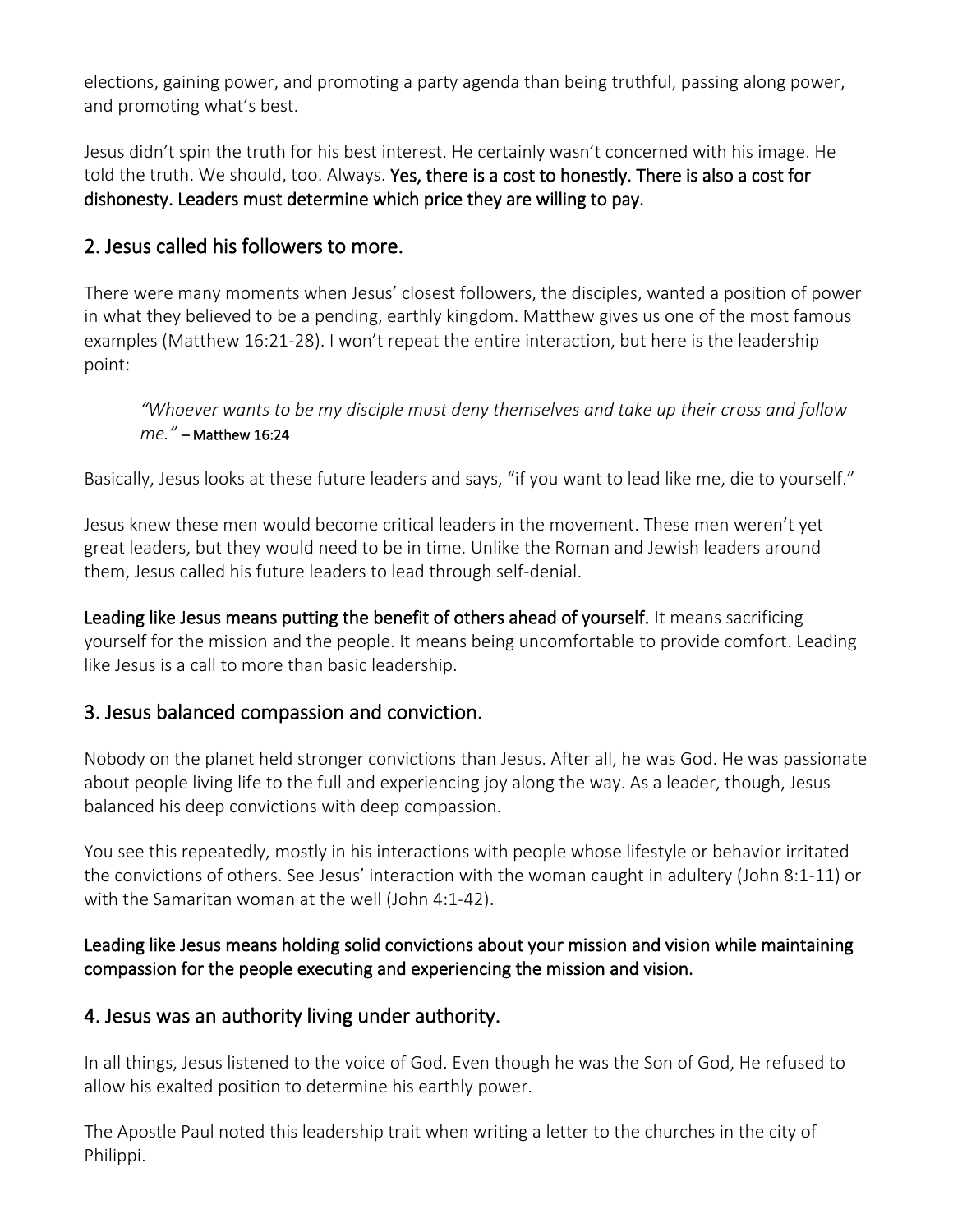*In your relationships with one another, have the same mindset as Christ Jesus: Who, being in very nature God, did not consider equality with God something to be used to his own advantage; rather, he made himself nothing by taking the very nature of a servant, being made in human likeness. And being found in appearance as a man, he humbled himself by becoming obedient to death even death on a cross! – Philippians 2:6-8 (NIV)*

Every leader needs accountability under authority because no leader is safe outside of accountability and authority. Leading like Jesus means accepting the authority of others and remaining accountable to them. If you have a board, submit to their authority. If you lead a small organization without built-in authority, find people you trust to serve as a personal board of advisors. While they may not have legal authority, you can give them authority.

## 5. Jesus led by serving.

Leadership by nature requires followers. As John Boehner famously said, "A leader without followers is simply a man taking a walk." As a leader, Jesus clearly understood the connection between leading and serving, frequently teaching and saying things like,

"*Do to others as you would have them do to you.*" – Luke 6:31

To go back to Paul, just before his comments on how Jesus lived under authority, wrote this:

*Do nothing out of selfish ambition or vain conceit. Rather, in humility value others above yourselves, not looking to your own interests but each of you to the interests of the others. In your relationships with one another, have the same mindset as Christ Jesus. –* Philippians 2:3-5 (NIV)

Leading like Jesus means serving those who willingly choose to follow you. A Christ-like leader must rid their heart of selfish ambition and vain conceit. Jesus always put others ahead of himself – to the point of death. Serving the people who are following your leadership represents Jesus' best.

### 6. Jesus set boundaries.

Leadership can be grueling. When all decisions, responsibilities, and directions ultimately fall on your shoulders, exhaustion is inevitable.

Even Jesus took time away from leadership to recuperate. Often, Jesus would get away from his followers and the mounting crowds to rest, pray, and replenish. How you do this will be unique to you. I wrote about trying to bring my best back home here [\(5 Strategies to Bring Your Best Back](https://gavinadams.com/5-strategies-to-bring-your-best-back-home/)  [Home\)](https://gavinadams.com/5-strategies-to-bring-your-best-back-home/). The advice in this post should better help you set boundaries.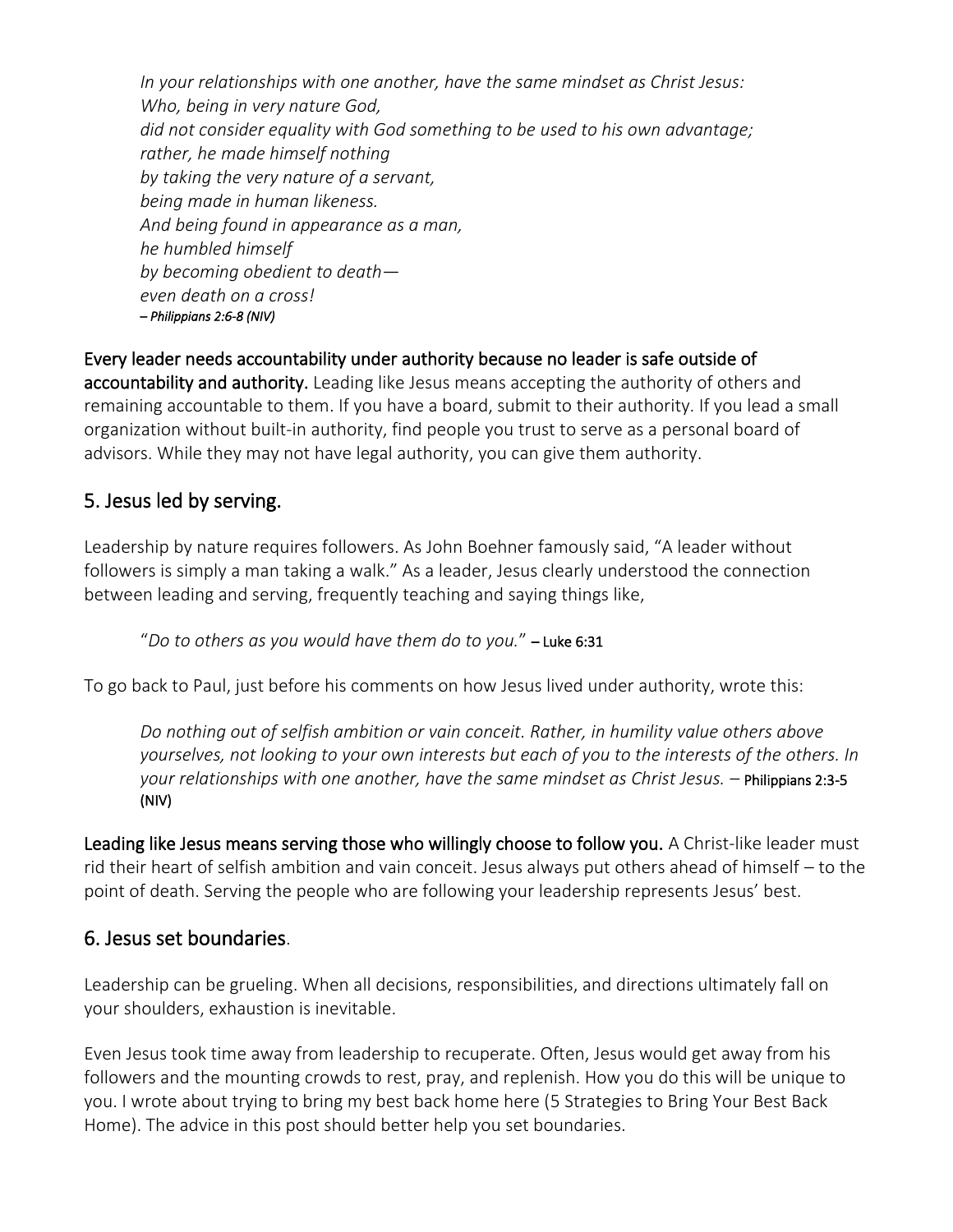#### Leading like Jesus means setting boundaries to stay emotionally and physically healthy.

### 7. Jesus developed leaders through delegation.

Watching Jesus' interactions with the Disciples is fascinating, especially when you know the end of the story. From the very beginning, Jesus led these men with the end in mind. Specifically, Jesus knew that this movement would require leadership after his time on earth ended. During his threeyear ministry time, Jesus consistently prepared his followers to become leaders.

Jesus often delegated tasks and authority to people not yet fully prepared for the job. Check out [Luke 10:1-17.](https://www.biblegateway.com/passage/?search=Luke+10%3A1-17&version=NIV)

Leading like Jesus means intentionally developing those arounds you to lead alongside you. I've found [incorporating a system for delegation](https://gavinadams.com/the-four-levels-of-delegation/) extremely helpful.

### 8. Jesus saw leadership as stewardship.

None of us will lead forever. We will leave our role at some point, giving way to a new leader. This reality means that leadership is ultimately a stewardship. During our time in a leadership position, we should steward the role, the resources, and the people as well as we can.

Jesus did this so well. He was missionally minded and understood his time on earth was for a purpose. He stewarded His mission to completion and didn't let anything get in the way.

*"Everyone to whom much was given, of him much will be required, and from him to whom they entrusted much, they will demand the more…"* – Luke 12:48

#### Leading like Jesus means seeing leadership as a stewardship.

#### 9. Jesus modeled curiosity.

Jesus was the king of asking questions. Sure, many of his questions were intended to make a point (see most of his interactions with the Pharisees). In a way, that is a point for us to mimic.

Asking great questions not only positions us to learn, but it places the receiver of the question in a position to think more deeply. You've heard it said over and over those great leaders ask great questions. This is true because great questions help leaders learn more *and* help followers think more.

Leading like Jesus means asking more questions and giving fewer directives. In the end, the results may be equal, but the process through questions gains more buy-in and generates more insight.

# 10. Jesus encouraged the heart.

Jesus was never concerned with behavior modification over heart transformation. Again, just look at his interactions.